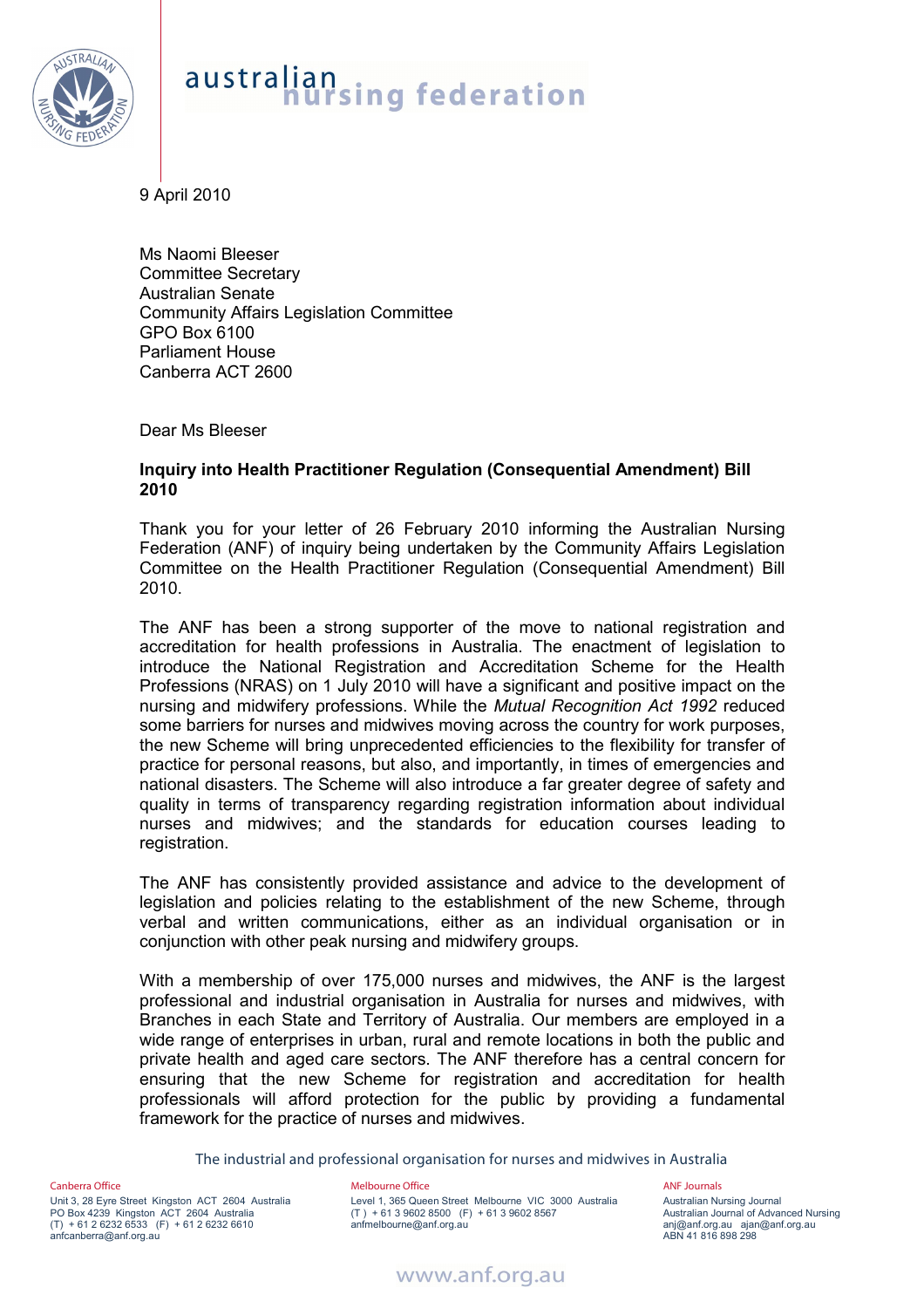

# australian<br>**hursing** federation

In a submission of November 2008 to the consultation paper *Proposed Registration Arrangements* - *Issues that will be covered in the second stage to be introduced in the Queensland Parliament*, produced by the Practitioner Regulation Subcommittee, the ANF stated quite clearly that the Divisions on the Register held by the Nursing and Midwifery Board of Australia for nurses and midwives should be:

- Register of Nurses:
	- o Registered nurses
	- o Enrolled nurses
- Register of Midwives

This position was reiterated by the Australian Peak Nursing and Midwifery Forum (APNMF – of which the ANF is a member) in a submission dated 22 December 2008, to the consultation paper *Other matters for inclusion in Bill B* from the same subcommittee. Following the issuing of the exposure draft *Health Practitioner Regulation National Law 2009* (Bill B) the APNMF submitted a response to Dr Louise Morauta (17 July 2009) requesting removal of the wording "Division 1" and "Division 2" in reference to Registered and Enrolled nurses in the *Registers in relation to registered health practitioner* (Division 3 of the Act).

The ANF therefore notes with considerable concern that the Health Practitioner Regulation (Consequential Amendment) Bill 2010 proposes to insert in the definition for nurse the following wording:

## *Nurse means:*

- *(a) a person who is registered under a law of a State or Territory as a registered nurse (Division 1); or*
- *(b) (b) a person who is registered under a law of a State or Territory as an enrolled nurse (Division 2).*

The terms Division 1 and Division 2 are not currently used in any Australian State or Territory except one – Victoria. This is neither common terminology for nursing nor universally accepted terminology for the nursing profession.

The ANF requests in the strongest possible terms that the words *Division 1* and *Division 2* be removed from the definition of nurse in the health practitioner regulation legislation.

The ANF is also concerned about the proposed removal of the word "registered" from the definition of "nursing care". There is a difference in the accountability level of a registered nurse and an enrolled nurse. Enrolled nurses work under the supervision and direction of registered nurses. Registered nurses are educated and qualified to assess and delegate nursing care to other registered or enrolled nurses. The removal of "registered" from the definition of "nursing care" becomes problematic then as this distinction in accountability level is lost.

The industrial and professional organisation for nurses and midwives in Australia

Canberra Office

Unit 3, 28 Eyre Street Kingston ACT 2604 Australia PO Box 4239 Kingston ACT 2604 Australia (T) + 61 2 6232 6533 (F) + 61 2 6232 6610 anfcanberra@anf.org.au

### Melbourne Office

Level 1, 365 Queen Street Melbourne VIC 3000 Australia (T ) + 61 3 9602 8500 (F) + 61 3 9602 8567 anfmelbourne@anf.org.au

ANF Journals Australian Nursing Journal Australian Journal of Advanced Nursing anj@anf.org.au ajan@anf.org.au ABN 41 816 898 298